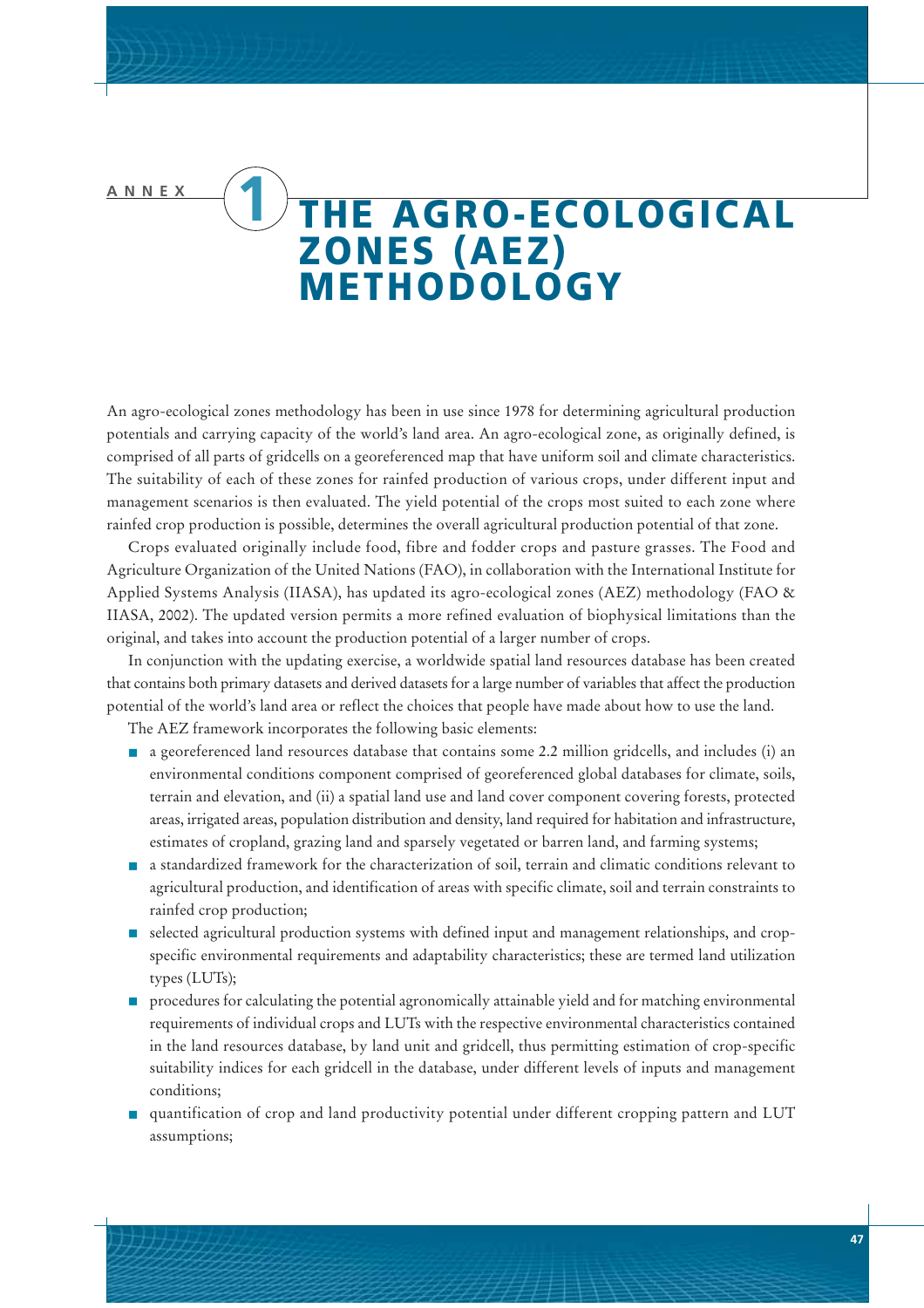**n** applications for estimating the land's population-supporting capacity and for multiple-criteria optimization of land resource use for sustainable agricultural development, incorporating socioeconomic and demographic as well as environmental factors.

The AEZ starts with climate and uses terrain and soil types as modifiers, that is climate is determining; only if climate is suitable will the suitability of the terrain and the soil type be considered. The AEZ approach, as updated for this report, distinguishes 171 crop types, each of which is assessed at three generic levels of inputs and management for rainfed conditions and at two generic levels of inputs and management for irrigated conditions, making a total of 855 crop LUTs. A complete description of the methodology and results obtained for regions across the globe can be found in FAO & IIASA, 2002 and 2003.

**[**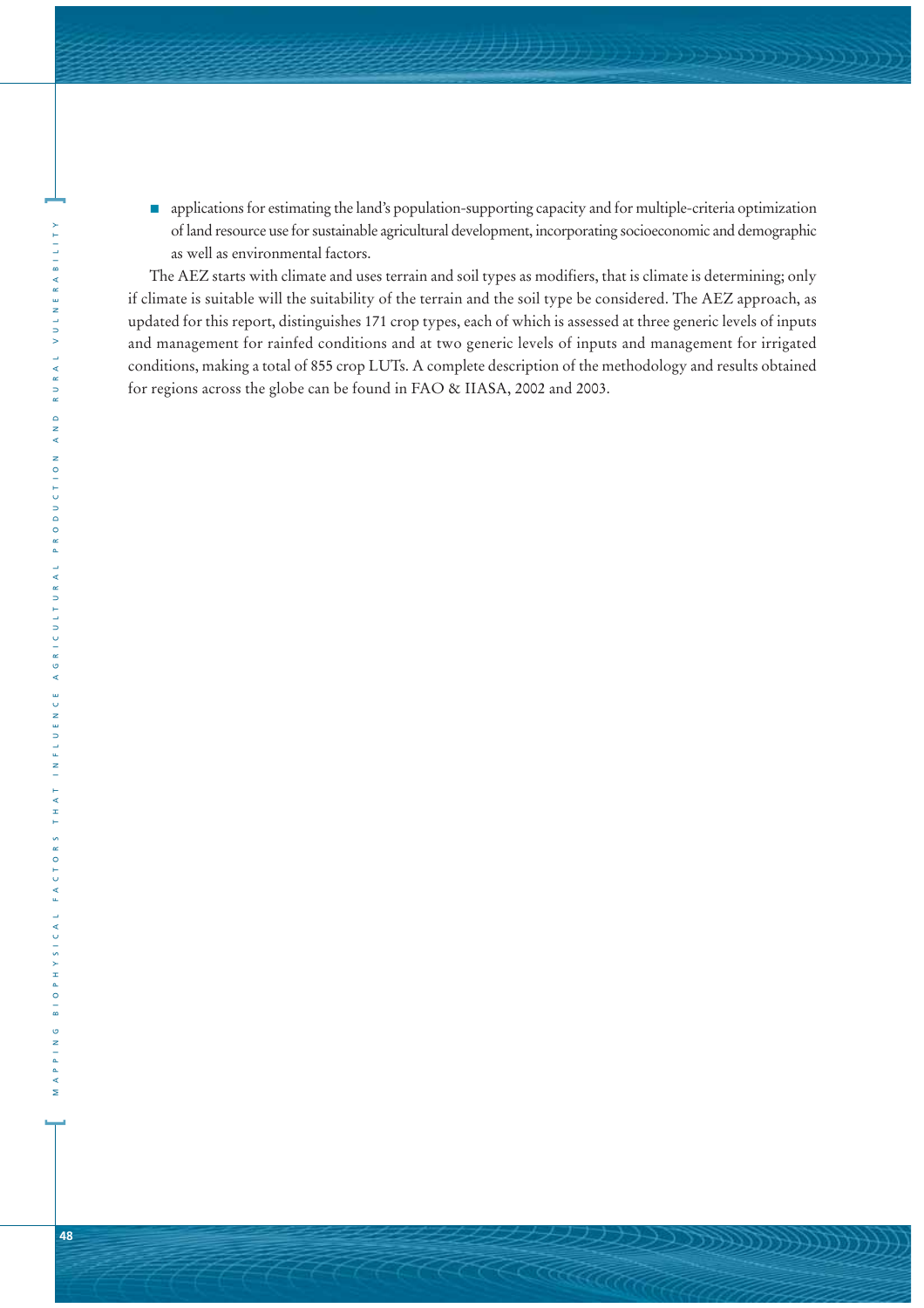# **ANNEX 2 GLOBAL LAND COVER AND AVAILABILITY OF LAND FOR RAINFED AGRICULTURE**

This Annex contains five global maps showing the part of the world's land area that is currently used for each of the following purposes: (i) forest, (ii) cropland, (iii) pasture and browse, (iv) barren and sparsely vegetated land and (v) built-up area (including urban area and rural settlements) and artificial surfaces. The underlying map databases have been prepared at a resolution of 5 arc-minutes, or 81 square kilometres at the equator and about half that at +/- 60' latitude. Each map database gives the occurrence of one land cover type in every gridcell of the world's land surface, expressed as a percentage of the gridcell area. The percentage occurrences of the land cover types in each gridcell add up to 100 percent. Additional maps show the occurrence of irrigated area within cropland, and the occurrence of protected area globally. It is s not feasible to generate a single visually meaningful map that combines the occurrence of all five land cover types, except by using a simple classification system. The one shown in the Box A2.1 has been used to generate Map A.2.8 and to estimate the distribution of rural population by land cover type. The GIS databases for all eight maps shown in this Annex are available on the DVDs that contain the FGGD Digital Atlas for the year 2000 (FAO, 2006).

### BOX A2.1

- **DEGREE OF DOMINANCE OF LAND COVER TYPES**
- so% built-up area and artificial surface states > 75% pasture and browse
- $\blacksquare$  > 75% forest
- 50-75% forest
- $\blacktriangleright$  75% crops
- 50-75% crops
- 
- 50-75% pasture and browse
- $\blacksquare$  > 75% barren and sparsely vegetated
- **50-75% barren and sparsely vegetated**
- $\blacksquare$  mixed (no land cover type dominant)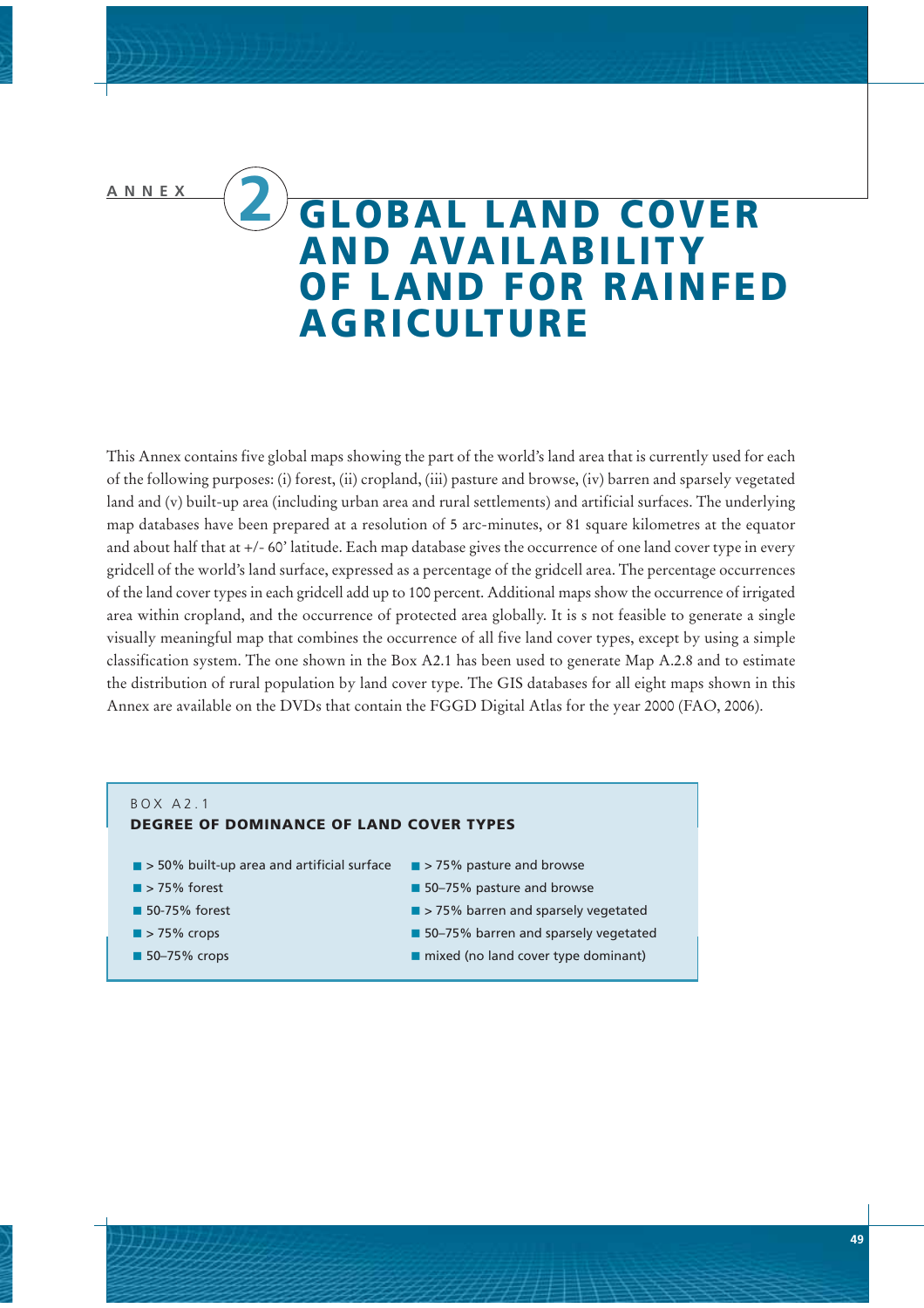

| MAP A2.2 |                               |
|----------|-------------------------------|
|          | <b>Occurrence of cropland</b> |



KATARA

VULNERABILIT

RURAL

AND

PRODUCTION

AGRICULTURAL

INFLUENCE

T H A T

FACTORS

**3 1 0 P H Y S I C A L** 

 $N$  N G

 $M \land$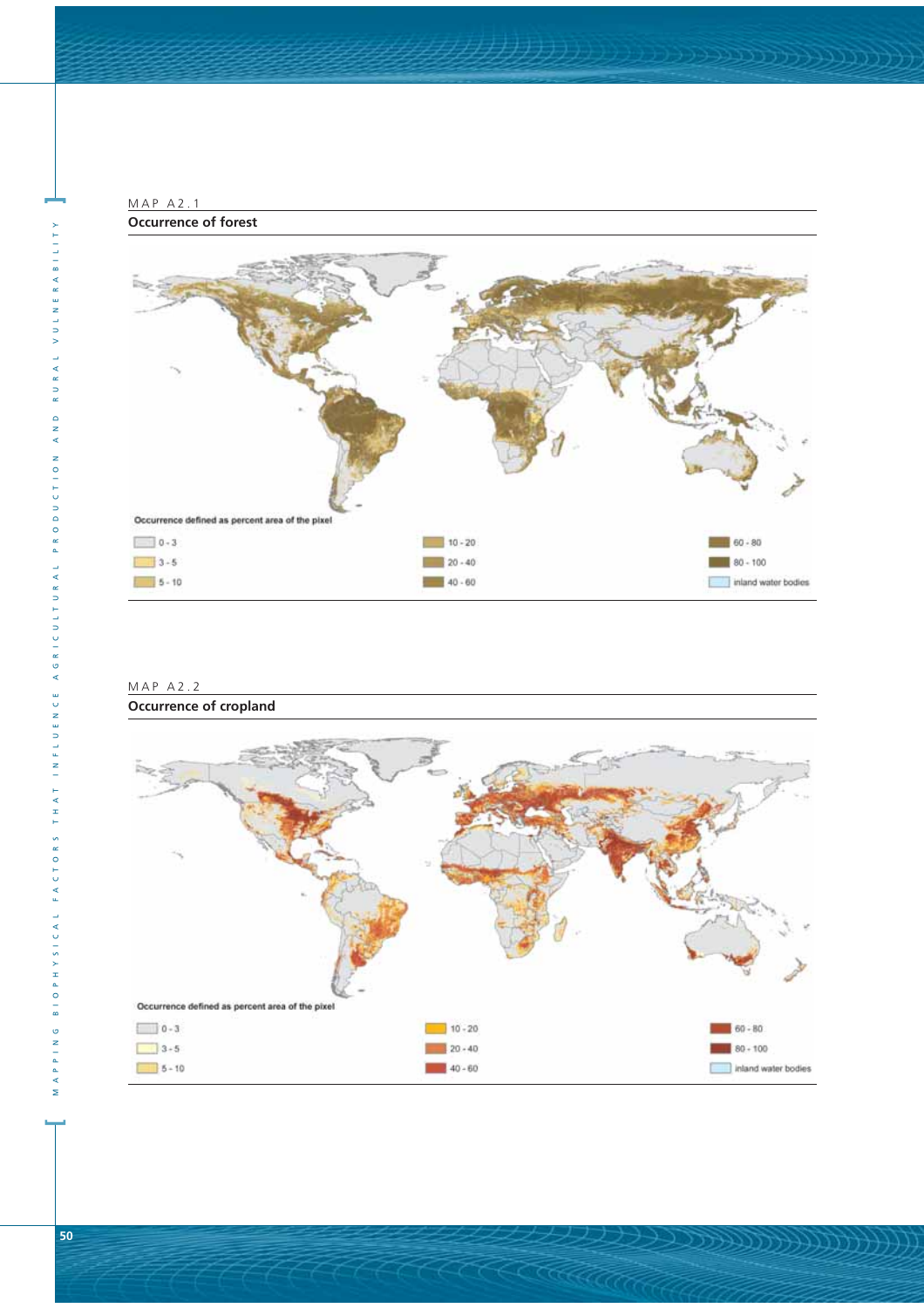**ANNEX 2** - GLOBAL LAND COVER AND AVAILABILITY OF LAND FOR RAINFED AGRICULTURE



### MAP A2.3 **Occurrence of pasture and browse**

| MAPA2.4 |  |  |                                                  |  |
|---------|--|--|--------------------------------------------------|--|
|         |  |  | Occurrence of barren and sparsely vegetated land |  |

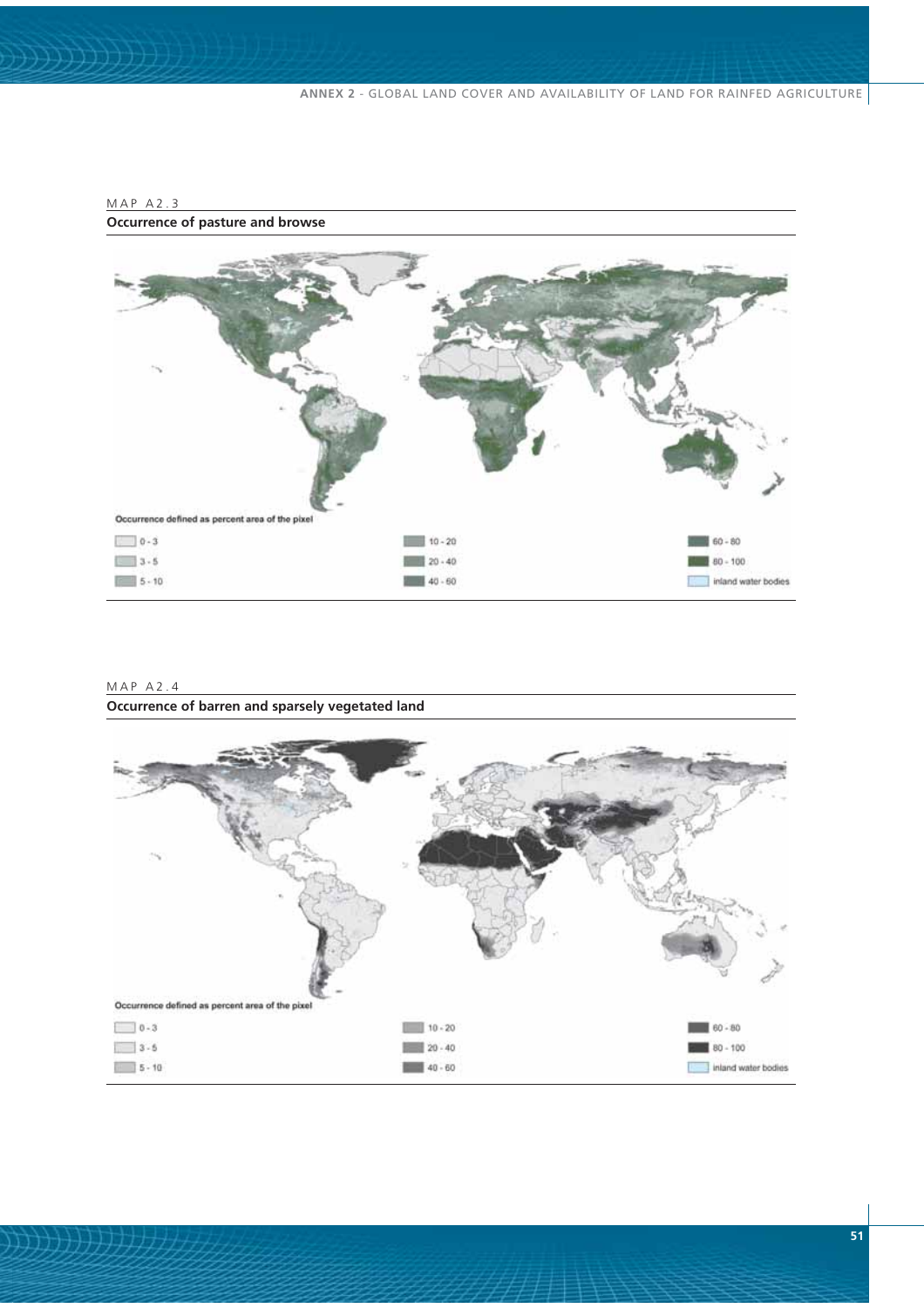

MAP A2.5 **Occurrence of built-up area and artificial surface**

#### MAP A2.6 **Occurrence of irrigated area**



—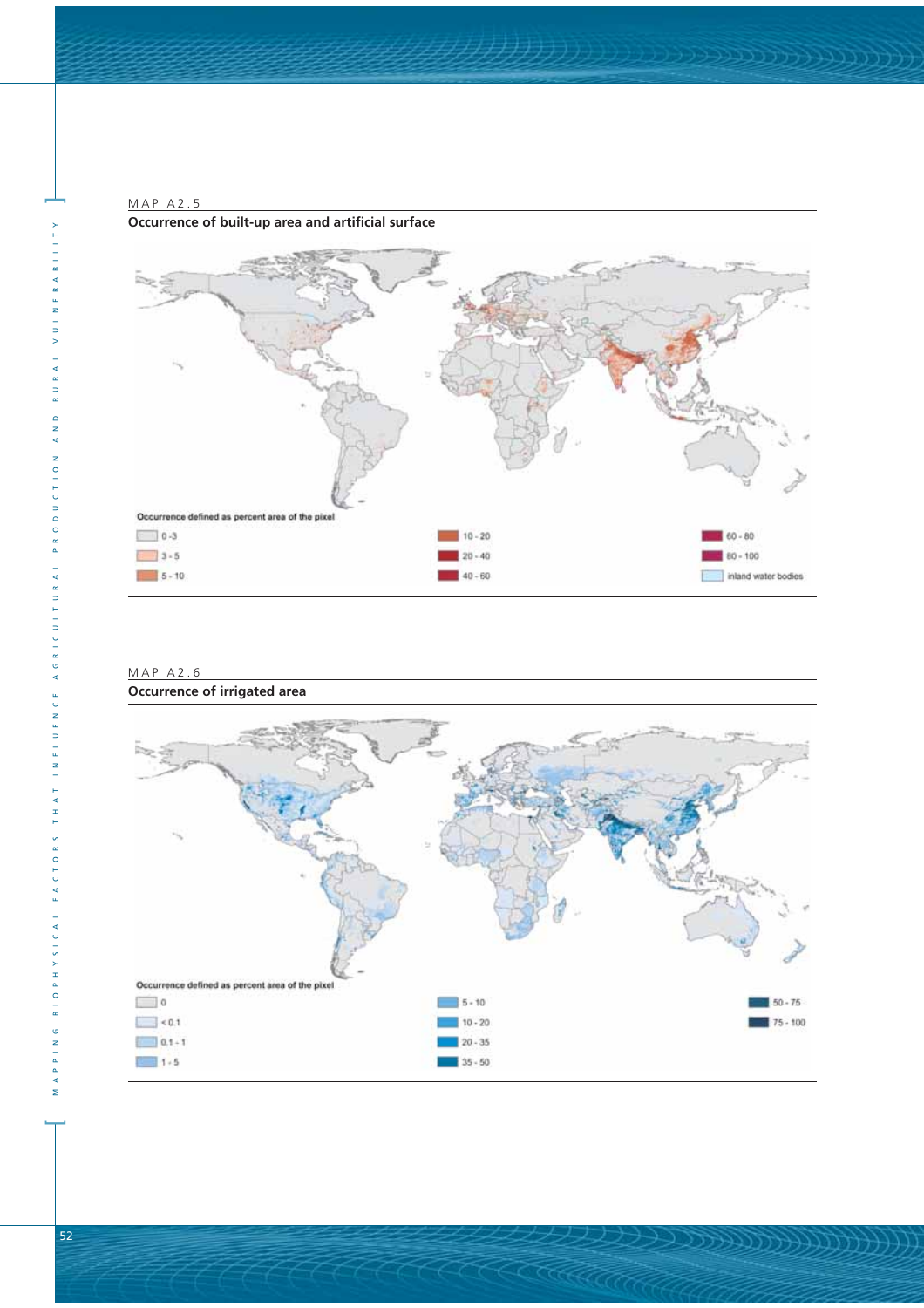

#### MAP A2.8 **Global land cover distribution, by dominant land cover type**

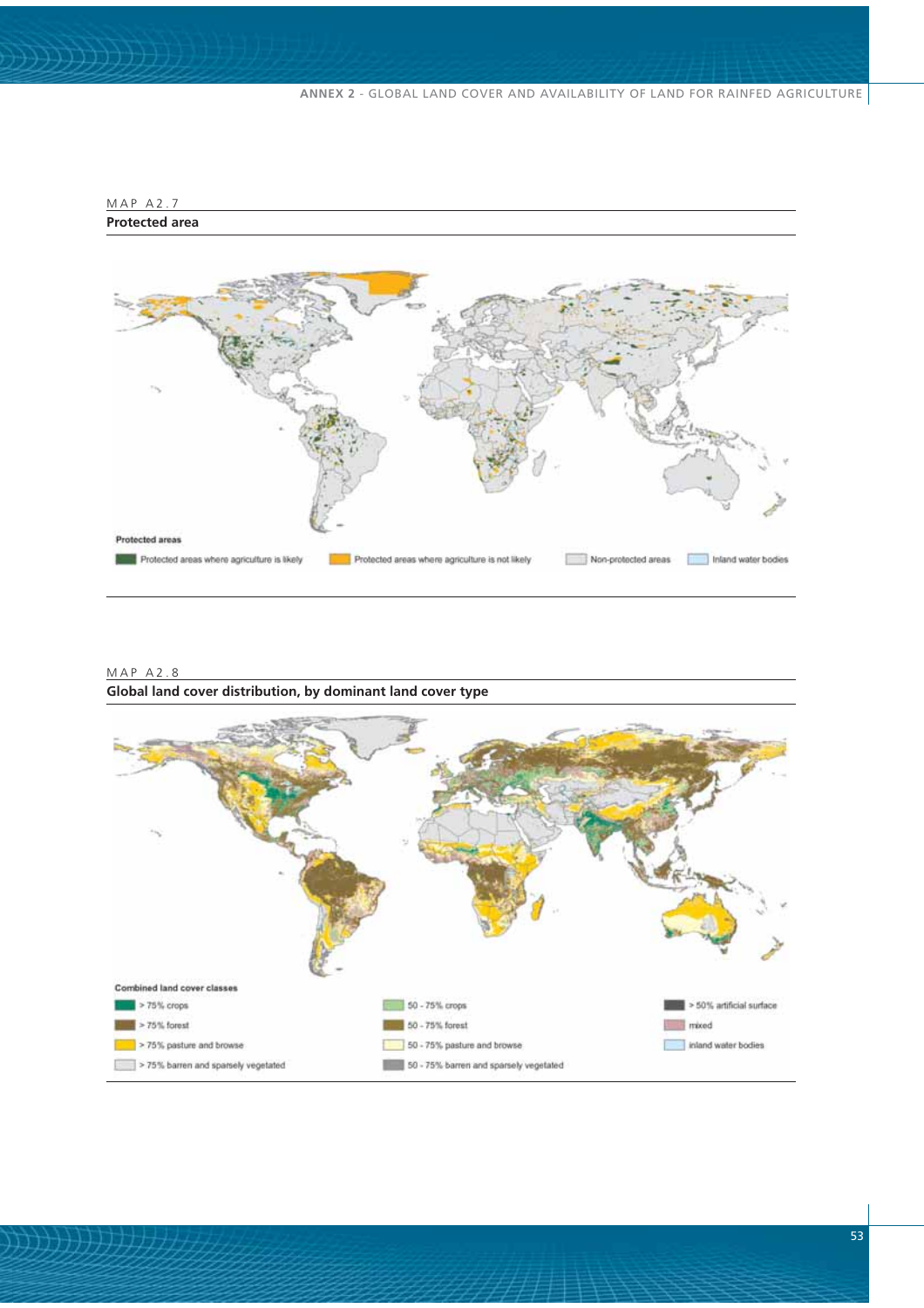#### **A2.1 METHOD USED TO ESTIMATE THE DISTRIBUTION OF GLOBAL LAND COVER**

The land cover databases are based on the GAEZ study (FAO & IIASA, 2002); for this report, they have been updated and refined, following the method described below.

The primary objective of the work was to determine the land area actually in use for rainfed crop cultivation and pasture at the time of the study. For this purpose the GAEZ assessment first created the land cover databases for built-up area, barren and sparsely vegetated land, forest cover, protected area with and without agriculture and irrigated area, and excluded these from its estimation of land currently used for rainfed crops and pasture. The remaining area was allocated to cropland or pasture and browse according to its suitability characteristics.

For the estimation of land cover shares in individual 5 arc-minute gridcells, data from several land cover datasets have been used, namely:

- i. the GLC2000 land cover regional and global classifications (European Commission Joint Research Centre. 2003);
- ii. the global land cover categorization, compiled by IFPRI (IFPRI, 2002), based on a reinterpretation of the *Global Land Cover Characteristics Database* (GLCC) version 2.0 (EDC, 2000);
- iii. the *Global Forest Resources Assessment* of FAO (FAO, 2001);
- iv. a refinement of the global 5 arc-minute inventories of irrigated land (FAO & University of Kassel, 2002);
- v. an interpretation of the IUCN-WCMC protected areas inventory at 5 arc-minutes (along with other convention types of legally protected areas to distinguish protected land in two categories, namely areas where some restricted agricultural use is permitted from areas where cultivation is strictly prohibited) (UNEP-WCMC Online);
- vi. a 30 arc-second population density inventory for year 2000 which provided the basis for estimating land required for housing and infrastructure (population density map developed by FAO/SDRN, based on spatial data of LandScan 2002, with calibration to UN 2000 population figures) (FAO, 2005).

Land cover interpretation schemes have been devised that allow a quantification of each 30-arc-second gridcell into seven main land use/land cover shares. These shares are: cultivated land, subdivided into (i) rainfed land and (ii) irrigated land, (iii) forest, (iv) pasture and other vegetation, (v) barren and very sparsely vegetated land, (vi) water and (vii) urban land and land required for housing and infrastructure.

An iterative calculation procedure has been implemented to estimate consistent land cover class weights that allow the quantification of major land use/land cover shares in individual 5 arc-minute gridcells. Starting values of class weights used in the iterative procedure were obtained by cross-country regression of statistical data of cultivated and forest land against aggregated national land cover class distributions obtained from the geospatial analysis.

## **A2.2 METHOD USED TO ESTIMATE LAND CURRENTLY AVAILABLE FOR RAINFED AGRICULTURE**

The suitability of all global land area for rainfed cultivation of nine individual crop types and pasture grasses has been evaluated by the study team (see Section 4.2 ), and individual suitability maps that contain the results for nine crop groups and pasture are included in the DVDs that accompany the FGGD Digital Atlas for the year 2000 (FAO, 2006). However, this report gives results only for land cover classes not already in use for human settlements, forests or irrigated agriculture.

**]**

**[**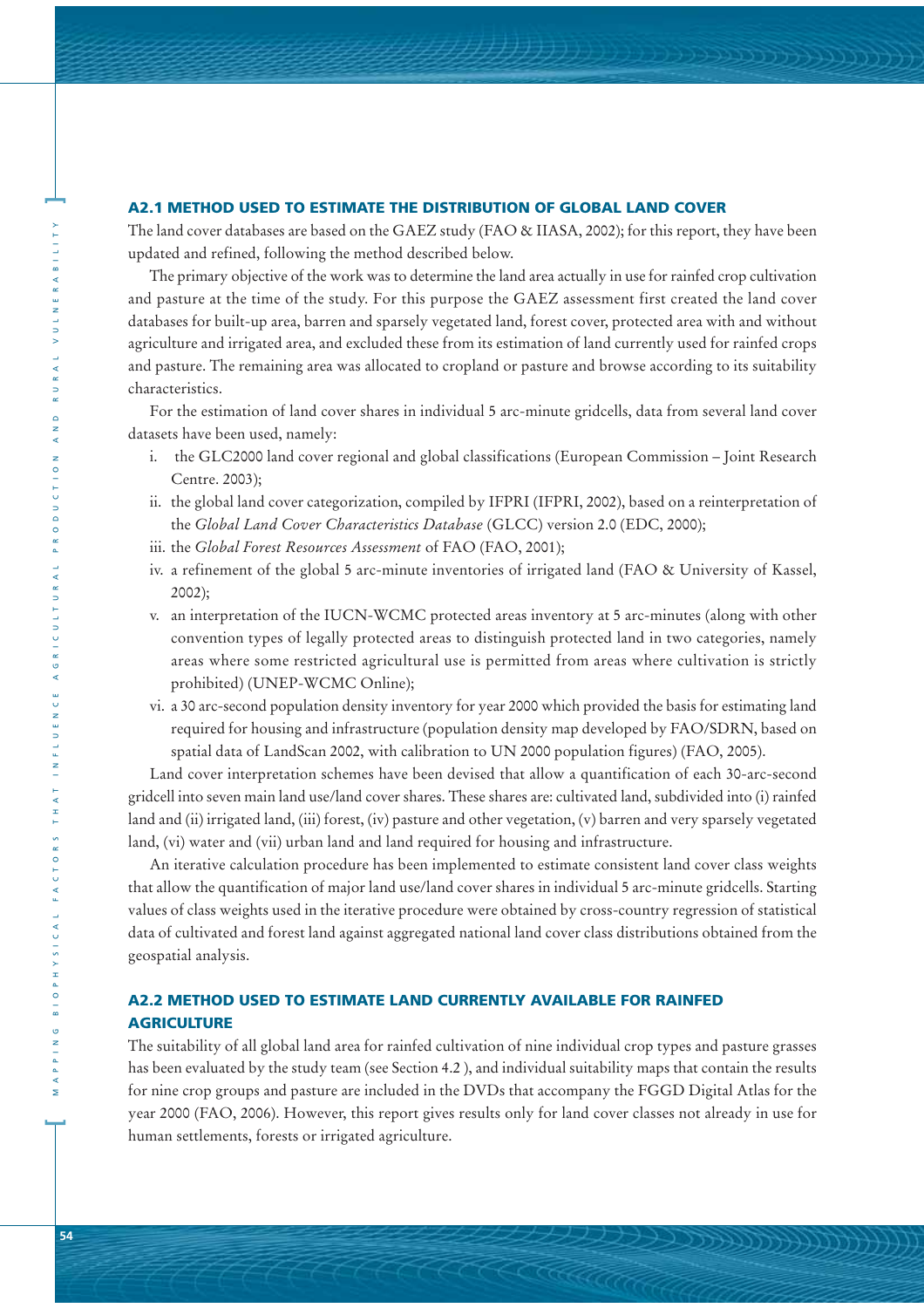In order to determine the land area currently available for rainfed crop cultivation and pasture in year 2000, irrespective of suitability, the following land cover classes were considered to be not currently available: urban area, closed forest, protected area where agriculture should not be occurring and irrigated area. From FAO's 5 arc-minute urban area grid, all pixels where urban area exceeds 25 percent of the area have been excluded from estimation of currently available land. From the land cover grids, all pixels where forest cover exceeds 75 percent of the area, all pixels classified by WCMC as pixels where agriculture should not be occurring and all pixels where irrigated area exceeds 50 percent have been excluded. The suitability of the remaining area for rainfed agriculture and the distribution of rural population in this area are reported here. Table A.2.1 shows the distribution of total rural population by region and dominant land cover type for rural area considered to be not currently available for rainfed agriculture and for rural area considered to be currently available for rainfed agriculture, irrespective of suitability.